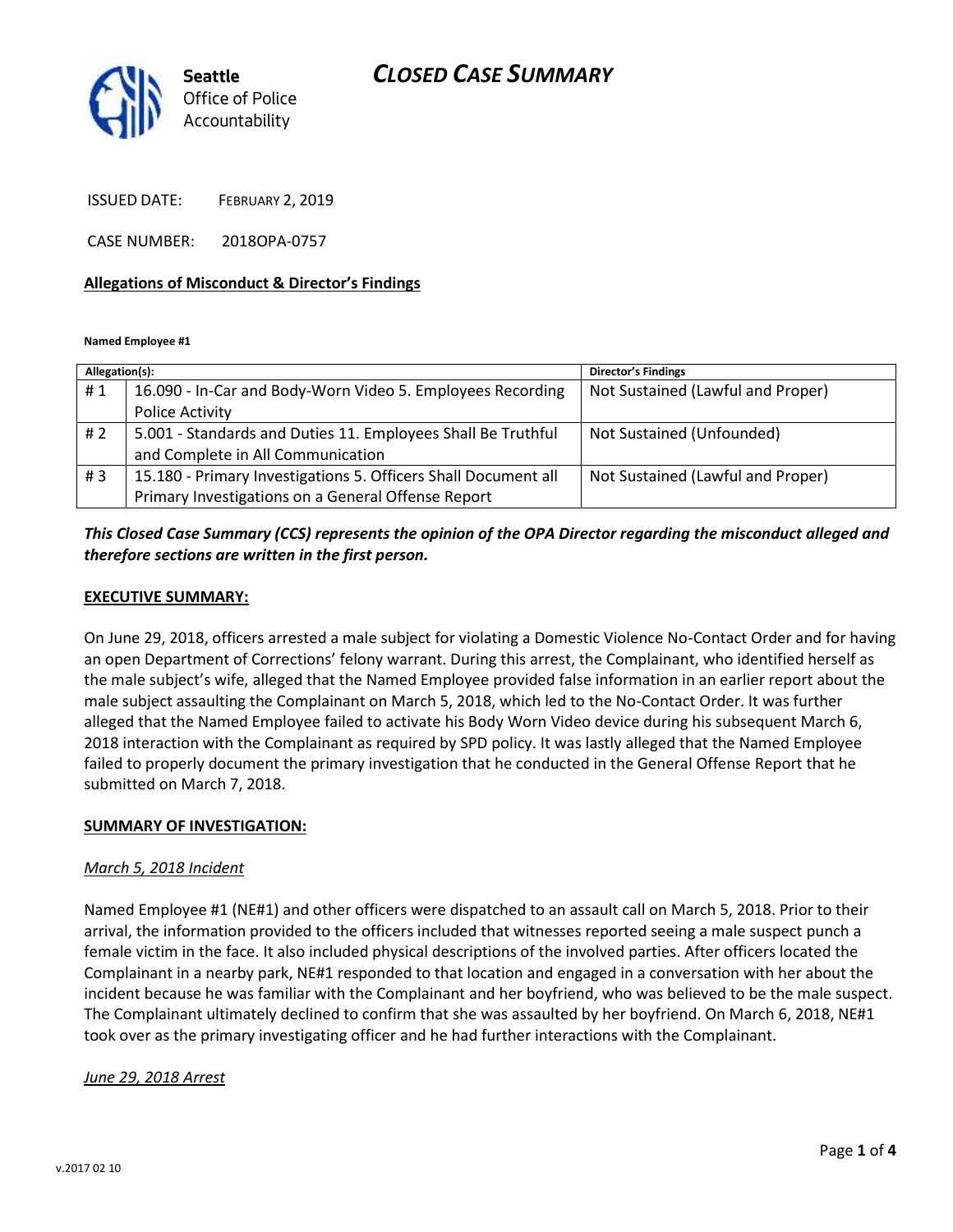

**Seattle** *Office of Police Accountability*

# *CLOSE CASE SUMMARY*

OPA CASE NUMBER: 2018OPA-0757

Officers arrested the Complainant's boyfriend on an outstanding felony warrant. The Complainant's boyfriend was also charged for violating a Domestic Violence No-Contact Order (NCO). During the arrest, the Complainant told officers that the State of Washington never informed her about the NCO. She further alleged that, to the extent the NCO was based on an allegation that her boyfriend had previously assaulted her, the officer who submitted that report had been untruthful.

# *OPA's Investigation*

OPA made repeated attempts to obtain additional and clarifying information from the Complainant regarding her allegation, but OPA's attempts went unanswered.

OPA obtained and reviewed the two 911 calls that were made by witnesses to the March 5, 2018 incident. Both callers reported seeing a male punch a woman in the face. One of the descriptions provided of the male suspect included that he was wearing a backpack with a hockey stick protruding from it. Both callers stated at the end of their call that the involved parties had just hugged and were seen walking away from the area together.

OPA obtained and reviewed the General Offense (GO) reports associated with the March 5, 2018 incident and June 29, 2018 arrest. The June 29 report contained confirming information that the male was contacted and detained for an open felony warrant and for violating a NCO. It also documented efforts on the part of the male suspect and the Complainant to continue to communicate with each other during the male suspect's arrest. NE#1 also authored a report that was submitted on March 7, 2018. This report included information about the March 5 incident and recounted a follow-up conversation NE#1 had with the Complainant on March 6. NE#1 reported that, during the March 6 conversation, the Complainant told him that her boyfriend punched her in the jaw on March 5 incident, and not in the eye as NE#1 assumed. NE#1 included in his report the fact that he did not record that conversation on his BWV because he believed doing so would have caused the Complainant to be less forthcoming. NE#1 also noted in his report that he referred this matter to SPD's Domestic Violence unit for follow up. OPA determined that the information submitted by NE#1 resulted in the issuance of the NCO against the Complainant's boyfriend.

OPA reviewed the available BWV recordings associated with the March 5 incident and June 29 arrest. The BWV from the June 29 arrest shows the Complainant making her allegation of misconduct against NE#1, though she does not specifically identify him by name. The BWV from March 5 shows NE#1 talking to the Complainant about the redness on her face, and that witnesses reported that the male suspect, who NE#1 stated that he knew to be the Complainant's boyfriend, punched her in the face. The Complainant is seen listening to what NE#1 is telling her, but never says, one way or the other, that her boyfriend was responsible for her injuries. NE#1 is heard telling her that he has enough information to arrest her boyfriend and will do so once they locate him. NE#1 also advises her not to go near her boyfriend for her own safety.

OPA discovered that the boyfriend pleaded guilty to assaulting the Complainant during the March 5 incident. In his plea, the boyfriend admitted assaulting the Complainant when he touched her arm without consent.

OPA interviewed NE#1. NE#1 stated that he is familiar with the Complainant and her boyfriend from previous contacts. NE#1 confirmed that the information he provided in his GO report was accurate and truthful. NE#1 told OPA that he believed that the boyfriend was the person who witnesses reported had punched the Complainant in the face on March 5. NE#1 stated that the Complainant's eye was red, which was consistent with the reported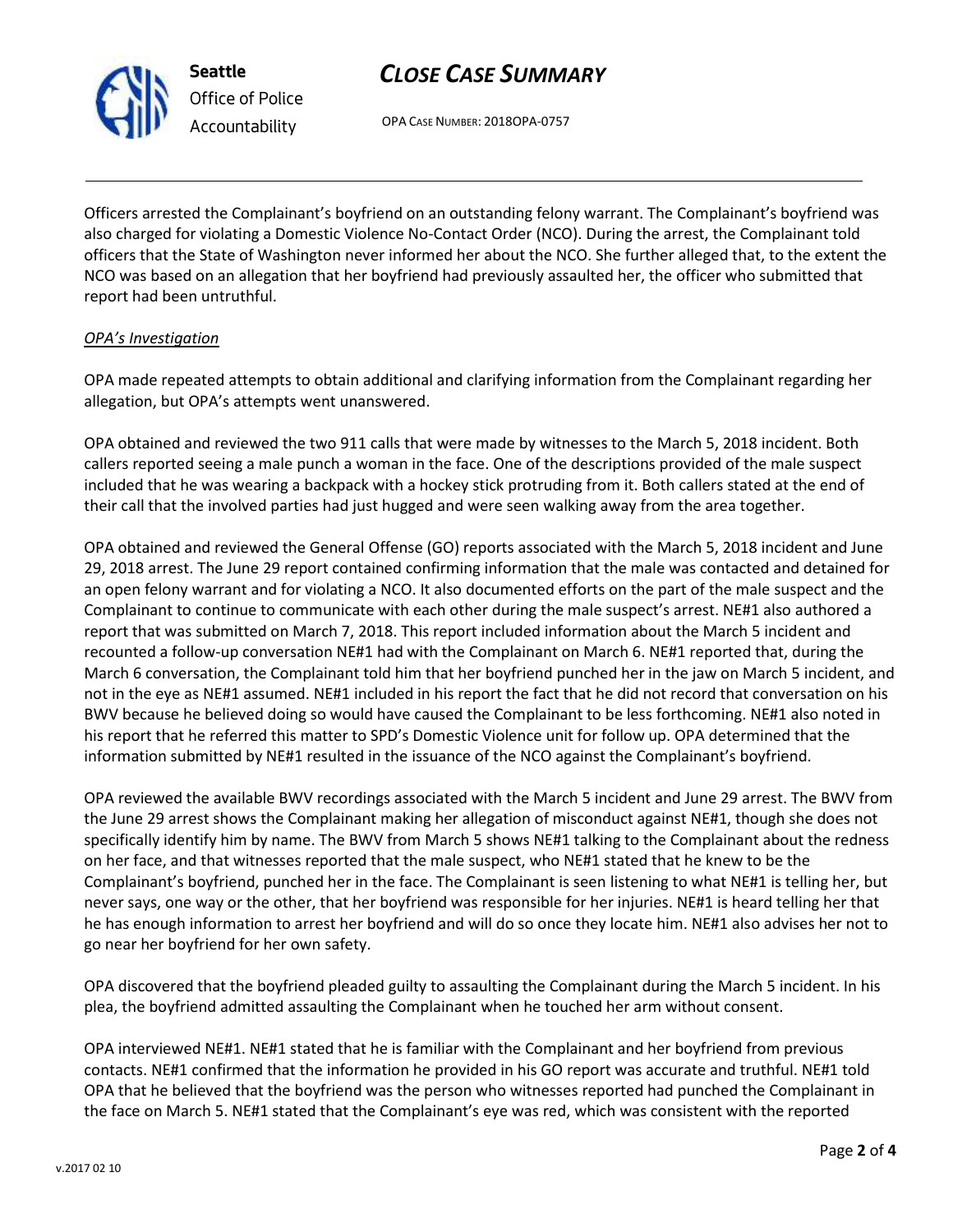

# *CLOSE CASE SUMMARY*

OPA CASE NUMBER: 2018OPA-0757

assault. NE#1 also stated that the description of the male matched that of the boyfriend, including the fact that he had a hockey stick protruding from his backpack, which NE#1 knows is an item the male subject regularly carries around. NE#1 confirmed that the Complainant declined to cooperate on March 5, but NE#1 noted that she never denied that it was her boyfriend who hit her. NE#1 stated that when he met with the Complainant on March 6, she told NE#1 that her boyfriend punched her in the jaw during the March 5 incident. NE#1 explained to OPA that he decided against recording his March 6 meeting with the Complainant on BWV because NE#1 believed she would be more forthcoming about what happened if he did not do so. NE#1 stated that he included that information in his General Offense Report.

OPA interviewed the officer who was NE#1's partner on March 6. NE#1's partner stated that he was not directly involved in the conversation that took place between NE#1 and the Complainant, and therefore, never heard what they talked about. Even though NE#1's partner was not present for their conversation, he has no reason to believe NE#1 was anything but truthful.

### **ANALYSIS AND CONCLUSIONS:**

## **Named Employee #1 - Allegations #1** *16.090 - In-Car and Body-Worn Video 5. Employees Recording Police Activity*

SPD Policy 16.090-POL-1(5) concerns when Department employees are required to record police activity. SPD Policy 16.090-POL-1(5)(b) sets forth the categories of activity that must be recorded, which include: responses to dispatched calls starting before the employee arrives on the scene; arrests and seizures; and questioning victims, suspects, or witnesses. Officers are entitled to use their discretion as to whether to record in certain situations. (SPD Policy 16.090-POL-1(5)(c).) One such situation is "when the use of BWV would impede or limit the cooperation of a victim or witness." (SPD Policy 16.090-POL-1(5)(f).) The policy last states that: "Employees reasonably exercising discretion under [SPD Policy 16.090-POL-1(5)(f)] will not be subject to discipline for the decision to record or not record those portions of an event."

As identified in OPA's investigation, NE#1 stated that he chose not to activate his BWV on March 6 during his conversation with the Complainant because he believed it would impede his ability to gain her trust and cooperation. As indicated above, this was within the exception set forth in SPD Policy 16.090-POL-1(5)(f). Moreover, even if OPA deemed this decision to be unreasonable under the circumstances, SPD policy prohibits the imposition of discipline.

Given the above, I recommend that this allegation be Not Sustained – Lawful and Proper.

Recommended Finding: **Not Sustained (Lawful and Proper)**

# **Named Employee #1 - Allegation #2** *5.001 - Standards and Duties 11. Employees Shall Be Truthful and Complete in All Communication*

SPD Policy 5.001-POL-10 requires that SPD employees be truthful and complete in all communications.